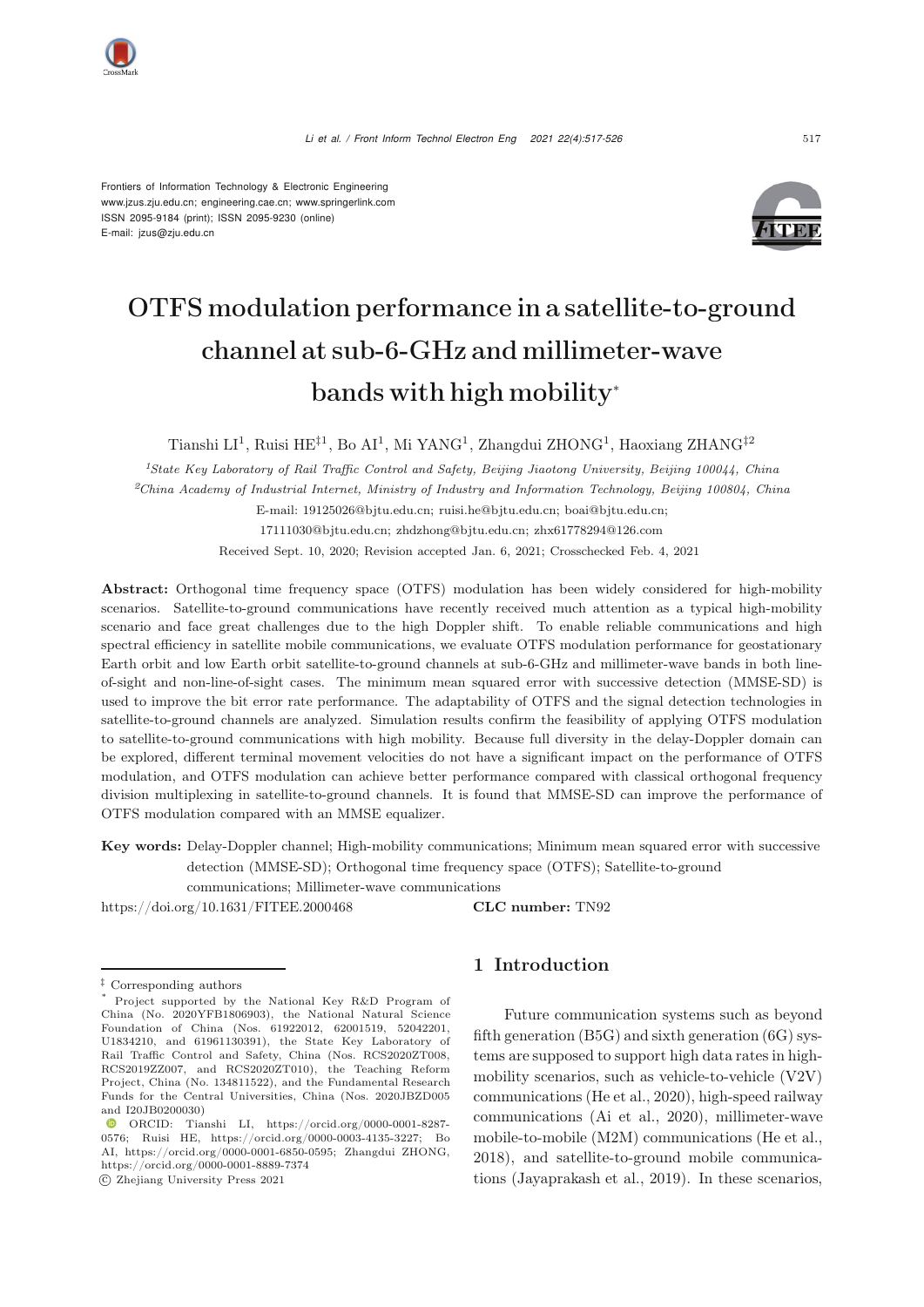communication systems face great challenges due to the time-varying channels and high Doppler shift. Therefore, it is important to achieve reliable and efficient communications in high-mobility scenarios with high Doppler shift. Moreover, B5G and 6G communication systems are expected to provide seamless global coverage. To meet this requirement, non-terrestrial networks (NTNs), such as inter-satellite communications [\(Lin et al., 2020\)](#page-9-4) and unmanned aerial vehicle (UAV) communications [\(Fan et al.](#page-9-5), [2020](#page-9-5)), need to be used to complement current communication systems [\(You et al., 2020\)](#page-9-6). Due to the high latency and high Doppler shift in satellite-to-ground communications, the orthogonal frequency division multiplexing (OFDM) based system faces great challenges in estimating and compensating for the Doppler shift, and the performance suffers from serious degradation because of the intercarrier interference (ICI) [\(Wang et al., 2006](#page-9-7)). Therefore, classical OFDM cannot meet the needs of satellite-to-ground high-mobility communications.

Orthogonal time frequency space (OTFS) modulation was proposed as a modulation technology for high-mobility scenarios [\(Hadani et al.](#page-9-8), [2017\)](#page-9-8). By placing symbols in the delay-Doppler domain, OTFS modulation can almost change the rapid timevarying channel into a non-fading channel. OTFS modulation fully exploits the time and frequency diversity, which makes it robust when combating high Doppler shift. The full diversity also enables OTFS modulation to achieve further performance improvement compared with OFDM in fast time-varying channels [\(Surabhi et al.](#page-9-9), [2019](#page-9-9)). In [Nimr et al.](#page-9-10) [\(2018\)](#page-9-10), [Raviteja et al.](#page-9-11) [\(2018](#page-9-11)), and [Surabhi et al.](#page-9-9) [\(2019\)](#page-9-9), it has been shown that OTFS modulation has significant advantages compared with OFDM in some high-mobility scenarios.

Another reason for the extraordinary performance of the OTFS technique is that it can achieve channel hardening even in a single-input singleoutput system [\(Hadani et al.](#page-9-12), [2018\)](#page-9-12). In other words, OTFS modulation can achieve channel hardening as a MIMO system without the phenomenon of mutual [antenna](#page-9-13) [coupling](#page-9-13) [in](#page-9-13) [a](#page-9-13) [MIMO](#page-9-13) [system](#page-9-13) [\(](#page-9-13)Chen XM et al., [2018\)](#page-9-13). OTFS system is similar to OFDM orbital angular momentum (OAM) system where they both use two-dimensional channel resources to transmit signals, which can improve spectral efficiency and channel capacity [\(Chen R et al.](#page-9-14), [2018;](#page-9-14) Chen [XM et al., 2020](#page-9-15)). It has shown significantly robust OTFS performance in some high-mobility channel models, such as the extended vehicular A (EVA) channel model [\(Raviteja et al.](#page-9-16), [2019b\)](#page-9-16), WINNER II model [\(Shen et al., 2019\)](#page-9-17), and 5G tapped delay line (TDL) based channel model [\(Zhang et al.](#page-9-18), [2019](#page-9-18)). However, the performance of OTFS modulation in satellite-to-ground high-mobility communications has not been well analyzed. To evaluate the feasibility of OTFS modualtion in satellite-to-ground communications, it is necessary to analyze its performance using satellite-to-ground channel models with high mobility.

In high-mobility scenarios, each data symbol in the delay-Doppler domain is subject to interference from its neighboring symbols due to multipath propagation and the Doppler effect, and the performance of OTFS modulation will degrade because of the interference. Therefore, OTFS modulation performance is closely related to the signal detection technology. Linear equalization methods, such as the minimum mean squared error (MMSE), are widely adopted to recover signals. However, simulation results in [Hadani et al.](#page-9-12) [\(2018\)](#page-9-12) and [Pfadler et al.](#page-9-19) [\(2020](#page-9-19)) show that MMSE may perform poorly because of the lack of interference cancellation. To improve the performance of the OTFS system, MMSE with succe[ssive](#page-9-20) [detection](#page-9-20) [\(MMSE-SD\)](#page-9-20) [technology](#page-9-20) [\(](#page-9-20)Choi et al., [2001\)](#page-9-20) is adopted, which can reduce the interference of the already detected data symbols on other data symbols. Moreover, the adaptability of the MMSE method in satellite-to-ground communications for OTFS signal detection has not been well analyzed. Therefore, further investigation of OTFS signal detection is needed.

To fill in the above mentioned gaps, we apply OTFS modulation to satellite-to-ground highmobility communications and evaluate the performance of OTFS and OFDM modulations using the recently developed 5G NTN-TDL-based channel model [\(3GPP](#page-9-21), [2020](#page-9-21)). The MMSE-SD technology is used to improve the OTFS bit error rate (BER) performance. The results of this study are useful in testing the feasibility of OTFS modulation in satellite-to-ground communications. Moreover, in this study, we demonstrate better performance of MMSE-SD compared with MMSE in high-mobility scenarios through simulations.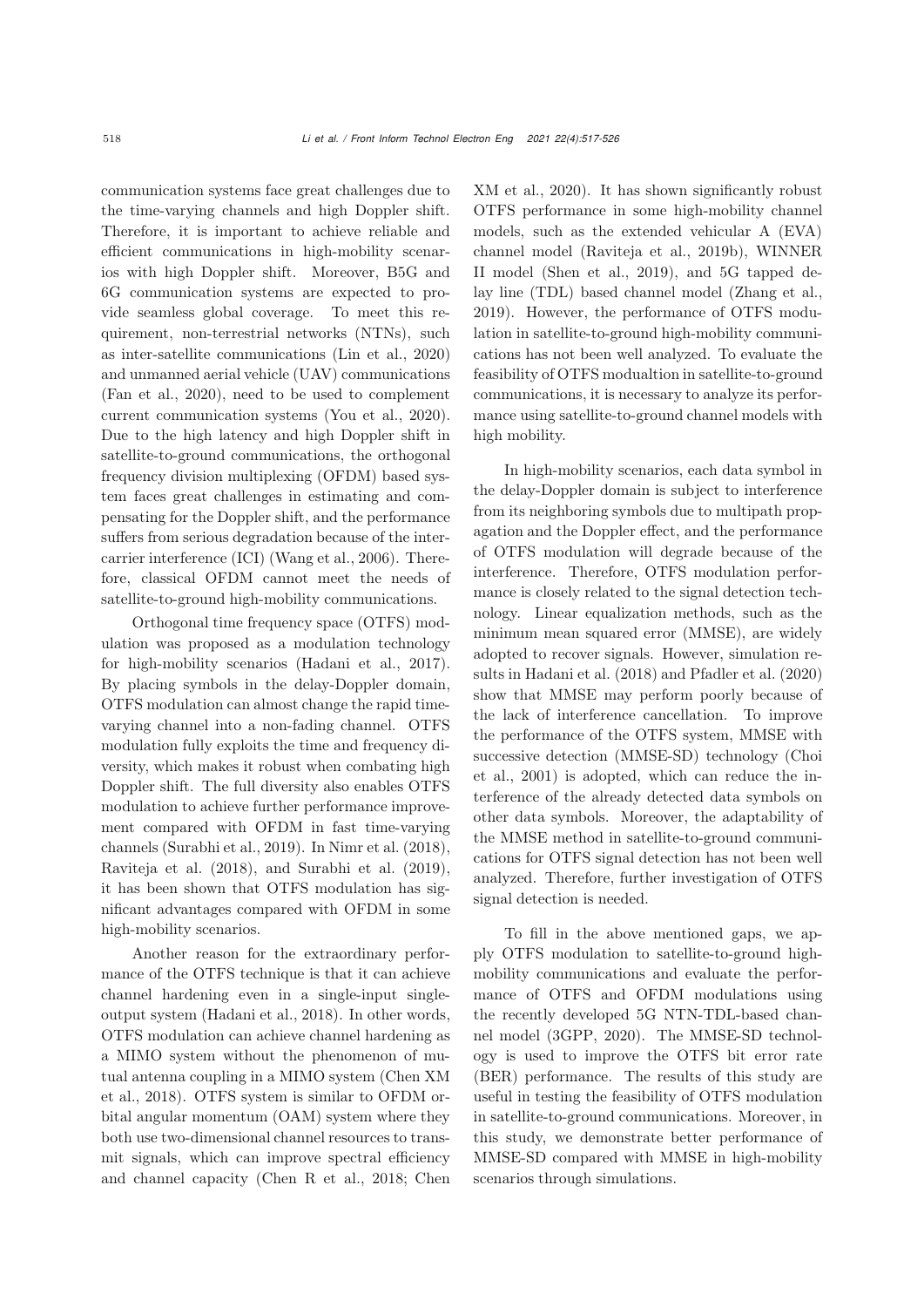# 2 Orthogonal time frequency space system

In this section, the OTFS system is briefly introduced. Specifically, we first introduce the characteristics of wireless channels in the delay-Doppler domain. Then, the signal processing scheme of OTFS is presented.

## 2.1 Delay-Doppler domain channel

The time-frequency channel can be divided into  $M \times N$  grids, which can be expressed as

$$
\gamma = \{ (m\Delta f, nT), m = 0, 1, ..., M - 1, n = 0, 1, ..., N - 1 \},
$$
 (1)

where  $\Delta f$  (Hz) and T (s) represent the sampling intervals on the frequency axis and time axis, respectively. Parameters  $n$  and  $m$  denote the indexes of the grids on the time axis and frequency axis, respectively. Therefore, the transmission bandwidth of the OTFS system is  $B = M\Delta f$ , and the transmission duration is  $T_d = NT$ .

The Doppler channel corresponding to the timefrequency channel can be expressed as

$$
\Gamma = \left\{ \left( \frac{l}{M \Delta f}, \frac{k}{NT} \right), l = 0, 1, \dots, M - 1, \right.\nk = 0, 1, \dots, N - 1 \right\}.
$$
\n(2)

 $f_r = 1/(NT)$  and  $d_r = 1/(M\Delta f)$  represent the sampling intervals on the Doppler axis and delay axis, respectively, which can be regarded as the resolutions of the Doppler domain and delay domain, respectively. The resolution of the delay domain determines the ability of the OTFS system to recognize multipath components. Parameters  $k$  and  $l$  denote the indexes of the grids on the Doppler axis and delay axis, respectively.

The delay-Doppler domain channel impulse response  $h(\tau, v)$  is a natural fit to the propagation physics [\(Hadani et al., 2017](#page-9-8)). Considering that the

delay-Doppler domain channel is sparse, the channel can be modeled as [\(Raviteja et al., 2019a](#page-9-22))

$$
h(\tau, v) = \sum_{i=1}^{P} h_i \delta(\tau - \tau_i) \delta(v - v_i), \qquad (3)
$$

where  $P$  is the path number,  $h_i$  denotes the complex channel gain, and  $\tau_i$  and  $v_i$  represent the delay tap and Doppler tap of the  $i<sup>th</sup>$  path, respectively. Because  $N$  and  $M$  are sufficiently large, we assume that the OTFS system can resolve all the paths in the channel. Therefore,  $\tau_i$  and  $v_i$  are integer multiples of the delay domain resolution and Doppler domain resolution, respectively. The delay tap and Doppler tap of the  $i^{\text{th}}$  path can be expressed as

$$
\tau_i = \frac{l_i}{M\Delta f}, \ v_i = \frac{k_i}{NT}, \tag{4}
$$

where  $l_i$  is the index of  $\tau_i$  on the delay axis and  $k_i$  is the index of  $v_i$  on the Doppler axis.

## 2.2 Signal processing scheme

We consider OTFS modulation using the OFDM-based OTFS model. It is a single-input single-out system without channel coding, as shown in Fig. [1.](#page-2-0) For ease of expression, the matrix form is used to describe the signal process scheme at the transmitter and the receiver [\(Hadani et al.](#page-9-8), [2017;](#page-9-8) [Raviteja et al., 2019a](#page-9-22)). Let vec $(\cdot)$  and vec<sup>-1</sup> $(\cdot)$  denote the matrix-to-vector conversion and the inverse operation, respectively, and "⊗" denote the Kronecker product. Parameters  $\mathbf{F}_n$  and  $\mathbf{F}_n^{\text{H}}$  are the n-point discrete Fourier transform (DFT) and the inverse discrete Fourier transform (IDFT) matrices, respectively. Let  $(\cdot)^H$  and  $(\cdot)^T$  represent the Hermitian transpose and the transpose, respectively. Parameters  $G_{tx}$  and  $G_{rx}$  represent the waveform matrices at the transmitter and the receiver, respectively. By sampling the transmit pulse  $g_{tx}(t)$  and the received pulse  $g_{rx}(t)$ ,  $G_{tx}$  and  $G_{rx}$  can be obtained. For rectangular waveform,  $G_{tx}$  and  $G_{rx}$  equal the identity matrix.



<span id="page-2-0"></span>Fig. 1 Signal processing scheme of OTFS modulation

OTFS: orthogonal time frequency space; ISFFT: inverse symplectic finite Fourier transform; SFFT: symplectic finite Fourier transform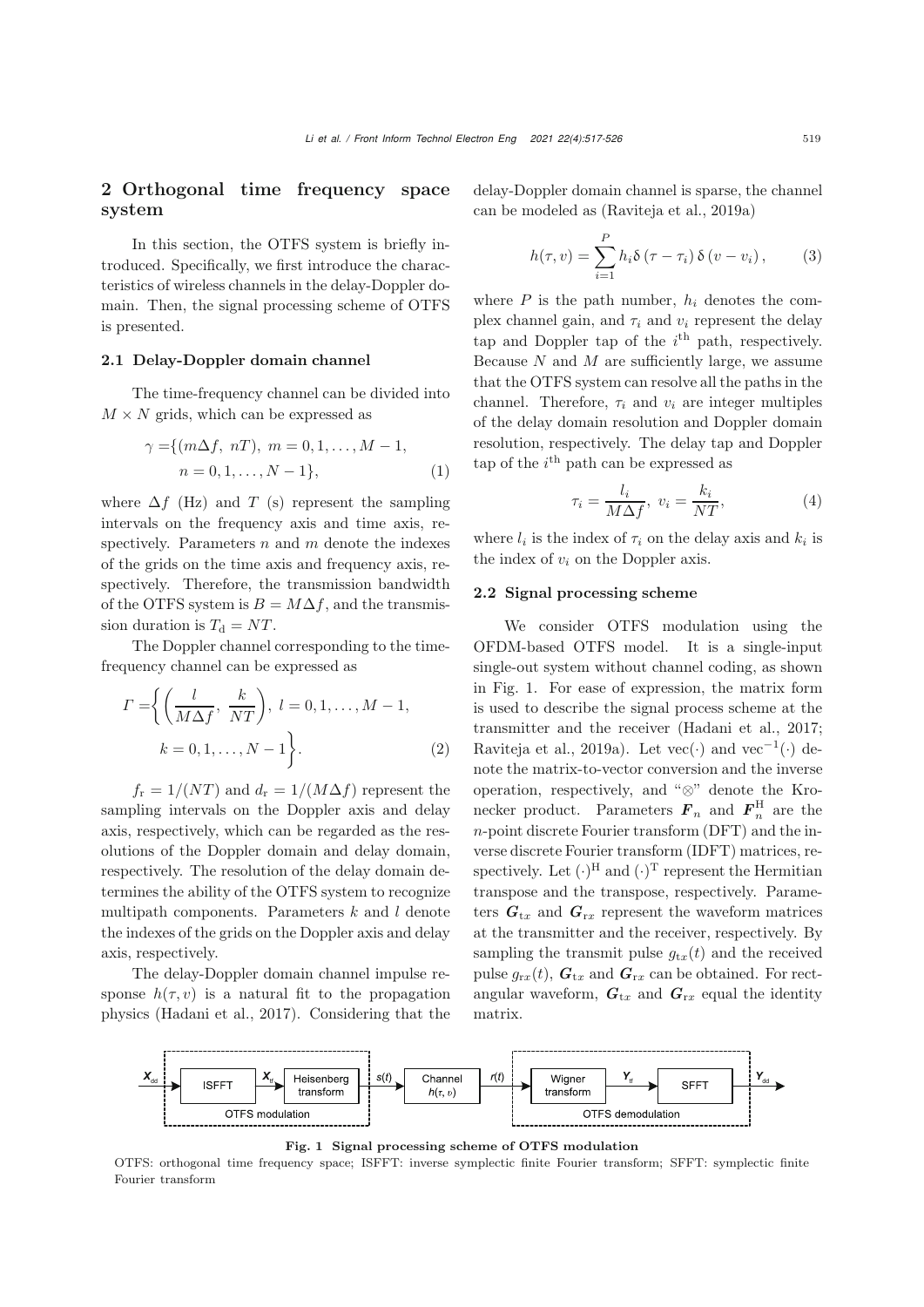At the transmitter, let  $\boldsymbol{x} \in \mathbb{C}^{MN \times 1}$  denote the quadrature amplitude modulation (QAM) symbols to be transmitted. First, place symbols on the delay-Doppler domain, i.e.,  $\boldsymbol{X}_{dd} = \text{vec}^{-1}(\boldsymbol{x})$ , where  $\boldsymbol{X}_{dd} \in$  $\mathbb{C}^{M\times N}$ . With the inverse symplectic finite Fourier transform (ISFFT), the signal can be transformed to the time-frequency domain, which can be expressed as

$$
X[m,n] = \frac{1}{MN} \sum_{k=0}^{N-1} \sum_{l=0}^{M-1} x[l,k] e^{j2\pi \left(\frac{nk}{N} - \frac{ml}{M}\right)}, \quad (5)
$$

where  $x[l, k]$  denotes the  $(l, k)$ <sup>th</sup> element of the signal  $\mathbf{X}_{\text{dd}}$ , and  $X[m, n]$  denotes the  $(m, n)$ <sup>th</sup> element of the signal in the time-frequency domain  $\mathbf{X}_{\text{tf}} \in \mathbb{C}^{M \times N}$ . Signal  $X_{\text{tf}}$  can be written as [\(Raviteja et al., 2019a\)](#page-9-22)

$$
\boldsymbol{X}_{\rm tf} = \boldsymbol{F}_M \boldsymbol{X}_{\rm dd} \boldsymbol{F}_N^{\rm H}.
$$
 (6)

Next, using the Heisenberg transform, the timefrequency domain symbols  $X[m, n]$  can be pulseshaped and transmitted to the time domain. That is, signal  $X_{\text{tf}}$  is transformed to the time-delay domain through the Heisenberg transform, which can be represented in a matrix form as  $\mathbf{S} = \mathbf{G}_{\text{tr}} \mathbf{F}_{M}^{\text{H}} \mathbf{X}_{\text{tf}}$ . After vectorization, the signal in the time domain can be expressed as

$$
s = \text{vec}(\boldsymbol{S}) = \text{vec}\left(\boldsymbol{G}_{\text{tx}}\boldsymbol{X}_{\text{dd}}\boldsymbol{F}_{N}^{\text{H}}\right) = (\boldsymbol{F}_{N}^{\text{H}} \otimes \boldsymbol{G}_{\text{tx}})\boldsymbol{x},
$$
\n(7)

where  $s \in \mathbb{C}^{MN \times 1}$  is the sampling of the timedomain signal  $s(t)$  with a sampling rate of  $M\Delta f$ .

At the receiver, the received baseband signal can be expressed as

$$
r(t) = \sum_{i=1}^{P} h_i e^{j2\pi v_i (t - \tau_i)} s (t - \tau_i) + w(t).
$$
 (8)

After sampling the signal  $r(t)$  at the rate of  $M\Delta f$ , the discrete baseband received signal vector  $r \in \mathbb{C}^{MN \times 1}$  can be obtained in a vectorized form:

$$
r = Hs + w. \tag{9}
$$

To obtain the received time-frequency domain signal  $Y_{\text{tf}} \in \mathbb{C}^{M \times N}$ , signal *r* should first be reshaped into a matrix form with the size of  $M \times N$ , i.e.,  $\mathbf{R} = \text{vec}^{-1}(\mathbf{r})$ . Then, signal  $\mathbf{Y}_{\text{tf}}$  can be derived using the Wigner transform (the inverse of Heisenberg transform) as  $Y_{\text{tf}} = F_M G_{\text{rx}} R$ .

Finally, after symplectic finite Fourier transform (SFFT) and vectorization, signal  $Y_{\text{tf}}$  can be transformed to the delay-Doppler domain, which can be expressed as

$$
\boldsymbol{Y}_{\rm dd} = \boldsymbol{F}_{M}^{\rm H} \boldsymbol{Y}_{\rm tf} \boldsymbol{F}_{N} = \boldsymbol{G}_{\rm rx} \boldsymbol{R} \boldsymbol{F}_{N}. \qquad (10)
$$

Using the property of  $\text{vec}(ABC) = (C^T \otimes$ *A*) vec(*B*) and  $\mathbf{F}_N^{\mathrm{T}} = \mathbf{F}_N$ , signal *y* can be expressed as

$$
\mathbf{y} = \text{vec}(\boldsymbol{Y}_{dd}) = (\boldsymbol{F}_{N}^{T} \otimes \boldsymbol{G}_{rx})\boldsymbol{r}
$$
  
\n
$$
= (\boldsymbol{F}_{N} \otimes \boldsymbol{G}_{rx})\boldsymbol{H}(\boldsymbol{F}_{N}^{H} \otimes \boldsymbol{G}_{tx})\boldsymbol{x} + (\boldsymbol{F}_{N} \otimes \boldsymbol{G}_{rx})\boldsymbol{w}
$$
  
\n
$$
= \boldsymbol{H}_{eff}\boldsymbol{x} + \boldsymbol{w}', \qquad (11)
$$

where  $\boldsymbol{H}_{\text{eff}} \in \mathbb{C}^{MN \times MN}$  denotes the effective delay-Doppler domain channel matrix, which can be used for channel equalization. Parameter  $w'$  is the noise vector.

## 3 Channel estimation and equalization

For channel estimation, we consider the embedded pilot-aided channel estimation algorithm [\(Raviteja et al., 2019b](#page-9-16)). The pilot is placed in the delay-Doppler domain to probe the channel and is surrounded by guard intervals. The date symbols can be placed in other grids in the delay-Doppler domain, as shown in Fig. [2a](#page-4-0). The delay-Doppler channel is divided into  $M \times N$  grids, where  $M = 32$  and  $N = 32$ . The impulse is a pilot that is sufficiently far away from the data symbols. The pilot experiences the same interaction with the channel as the data symbols. Through OTFS modulation, the signal in the delay-Doppler domain can be transformed to the delay-time domain, as shown in Fig. [2b](#page-4-0). Each data symbol is assigned to each time tap in the time-delay domain. At the receiver, after recovering the signal to the delay-Doppler domain, the data symbols in the OTFS frame go through the entire time-varying channel. OTFS modulation can achieve time diversity due to the Doppler shift. Therefore, OTFS modulation can be more resistant to high Doppler shifts in the channel.

After OTFS demodulation, the received signal *r* can be transformed to signal *y* in the delay-Doppler domain. We use the MMSE algorithm for signal detection and the MMSE-SD algorithm to improve the BER performance of the OTFS system. For MMSE equalization, equalizer matrix  $G_{\text{MMSE}}$  minimizes the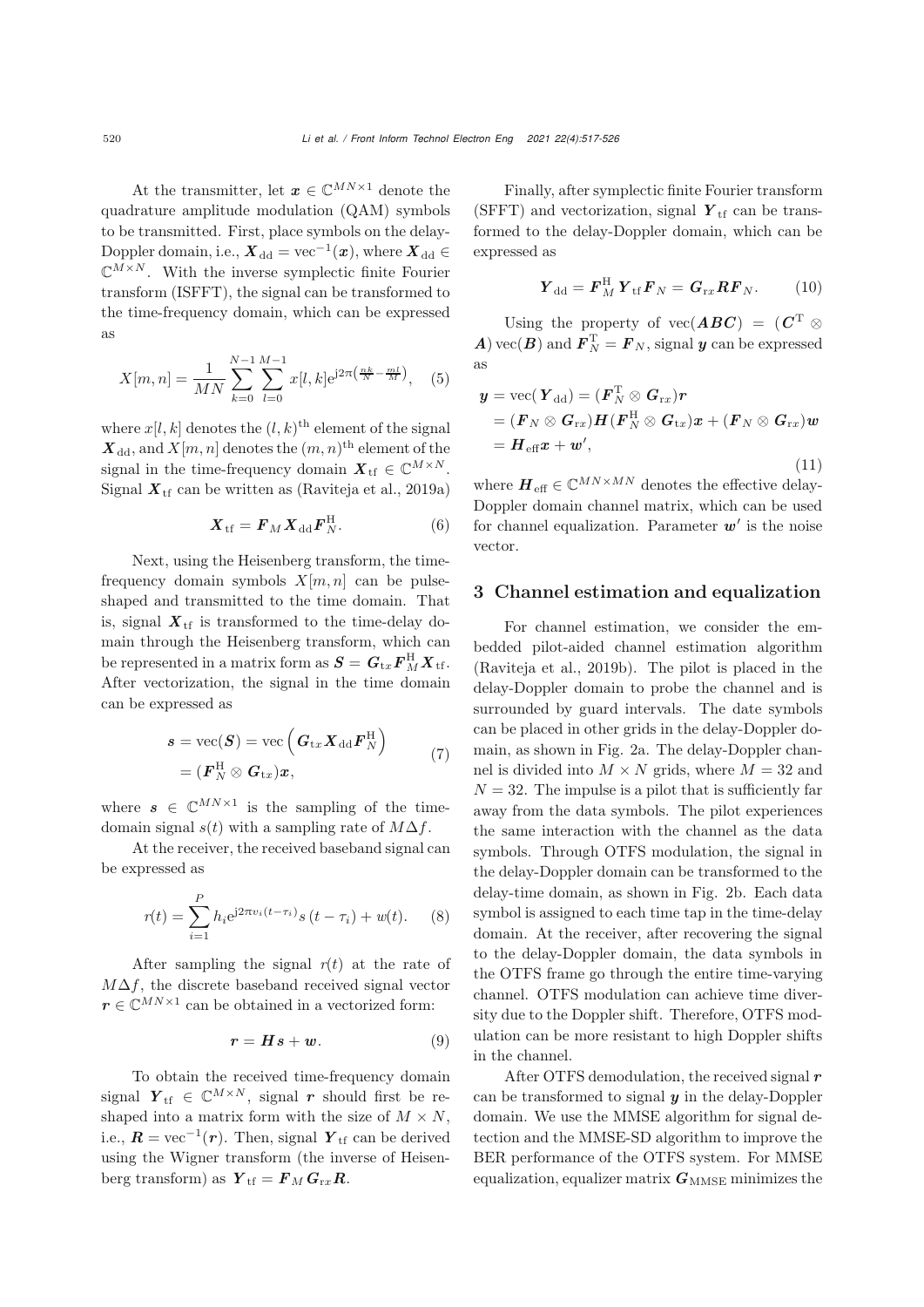

<span id="page-4-0"></span>Fig. 2 Delay-Doppler domain signal  $X_{dd}$  (a) and time-delay domain signal *S* (b)

mean squared error between the estimated signal  $\hat{x}$ and the transmitted signal *x*. The output of the MMSE equalizer can be expressed as

$$
\hat{\boldsymbol{x}} = \boldsymbol{G}_{\text{MMSE}} \boldsymbol{y} = \left( \boldsymbol{H}_{\text{eff}}^{\text{H}} \boldsymbol{H}_{\text{eff}} + \sigma_{\boldsymbol{w}'}^2 \boldsymbol{I} \right)^{-1} \boldsymbol{H}_{\text{eff}}^{\text{H}} \boldsymbol{y},
$$
\n(12)

where  $I \in \mathbb{C}^{MN \times MN}$  is the identity matrix and  $\sigma_w^2$ , represents the noise variance.

The MMSE-SD algorithm is based on the MMSE method, which detects data symbols individually instead of detecting all the data symbols simultaneously [\(Choi et al.](#page-9-20), [2001](#page-9-20)). Using successive interference cancellation, the interference caused by the detected symbols can be suppressed, which reduces the interference in the received signal and improves the performance.

The detection order of data symbols has a significant impact on the detection performance. As long as the current detected symbol is correct, there will be less interference in the next detection [\(Choi et al.](#page-9-20), [2001](#page-9-20)). MMSE-SD uses the post-detection signal-tointerference-and-noise ratio (SINR) to determine the detection order. The data symbol with a larger SINR is selected as the first detected data symbol. SINR of the  $k^{\text{th}}$  symbol of signal  $x$  can be expressed as

$$
\text{SINR}_{k} = \frac{|g_{k}h_{k}|^{2}}{\sum_{j,j \neq k} |g_{k}h_{j}|^{2} + \sigma_{w'}^{2} ||g_{k}||^{2}},\qquad(13)
$$

where  $g_k = (G_{\text{MMSE}})_k \in \mathbb{C}^{1 \times MN}$  represents the  $k^{\text{th}}$ row of  $\boldsymbol{G}_{\text{MMSE}}$ , and  $\boldsymbol{h}_j = (\boldsymbol{H}_{\text{eff}})_j \in \mathbb{C}^{MN \times 1}$  represents the  $j^{\text{th}}$  column of  $\boldsymbol{H}_{\text{eff}}$ . | | represents the absolute value of a scalar, and  $\lVert \cdot \rVert$  represents the 2-norm of a vector. The detection order of data symbols is  ${l_1, l_2,...,l_{NM}}$ , where  $l_i$   $(i = 1, 2,..., NM)$  denotes the index of the data symbol in *x* and can be determined as  $l_i = \underset{k}{\text{argmax}}$  SINR<sub>k</sub>. The estimated data k symbols are  $\hat{\boldsymbol{x}} = (\hat{x}_1, \hat{x}_2, \cdots, \hat{x}_{NM})^{\mathrm{T}}$ .

The MMSE-SD algorithm steps are as follows: First, the  $l_i^{\text{th}}$  symbol of the original transmitted signal is estimated, i.e.,  $\hat{x}_{l_i} = g_{l_i} y$ . According to the constellation, by making a hard decision on  $\hat{x}_{l_i}$ , the detected data symbol  $\hat{a}_{l_i}$  can be obtained. Assuming that  $\hat{a}_{l_i}$  is correct, this detected data symbol can be used to eliminate the interference on the remaining symbols of the received signal *y*, i.e.,  $y_{\text{new}} = y - \hat{a}_{l_i} (H_{\text{eff}})_{l_i}$ . Next,  $H_{\text{eff}}$  can be renewed by setting the  $l_i^{\text{th}}$  column of  $\boldsymbol{H}_{\text{eff}}$  to zero. Then,  $G_{\text{MMSE}}$  can be updated using the new  $H_{\text{eff}}$ . Repeat the above steps until all the data symbols are detected.

## 4 Simulation results and analysis

In this section, the performances of OTFS and OFDM modulation under different scenarios, line-ofsight (LoS) and non-line-of-sight (NLoS) conditions, different signal detection algorithms, and different Doppler shift conditions are investigated. Specifically, we first investigate the BER performance of OTFS modulation and compare it with that of OFDM in different scenarios. Next, we investigate the impact of different signal detection algorithms on OTFS BER performance.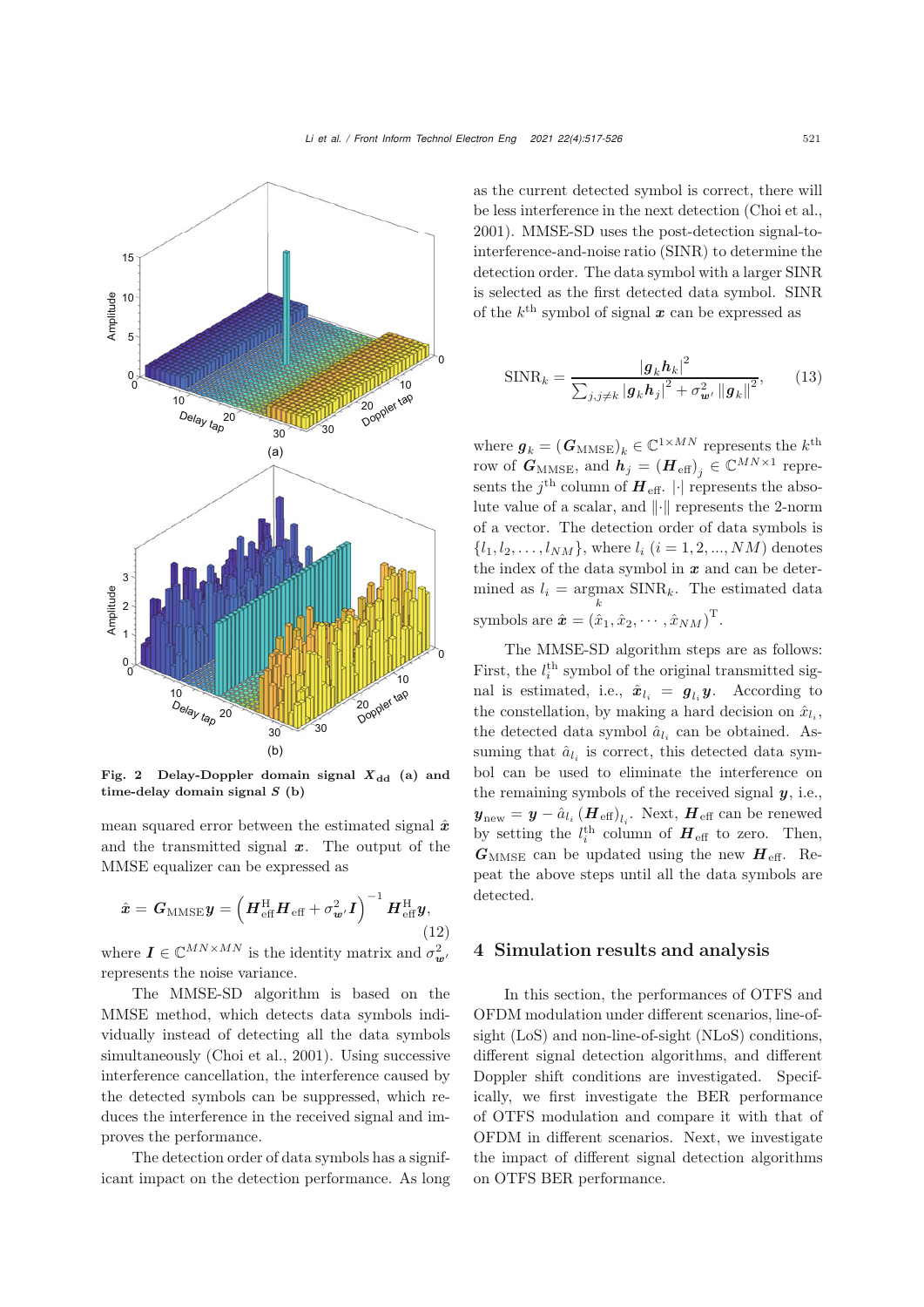#### 4.1 Simulation parameters

The satellite-to-ground mobile channel models [\(3GPP](#page-9-21), [2020\)](#page-9-21) are adopted, where the tapped delay line (TDL) models are defined for the S (2 GHz) and Ka (DL 20 GHz, UL 30 GHz) bands. The NTN-TDL-B model is constructed to represent NLoS conditions, and the NTN-TDL-C model is constructed to represent LoS conditions in 3GPP TR 38.811. Both models are applicable to S and Ka bands, and can be applied in different environments, including urban, dense urban, suburban, and rural scenarios. Different communication scenarios generally have different channel parameters, such as root mean square (RMS) delay spread in taps and Kfactors, and details of the channel model are presented [\(3GPP, 2020\)](#page-9-21).

In this study, BER performances of OTFS modulation in urban, dense urban, suburban, and rural scenarios are evaluated. The NTN-TDL-B and NTN-TDL-C channel models are adopted to represent NLoS and LoS cases, respectively. The simulation parameters are listed in Table [1.](#page-5-0) The modulation type is 4-QAM and the transmitted data is uncoded.

# 4.2 Geostationary Earth orbit satellite-toground communications

The geostationary Earth orbit (GEO) satellite moves in a geosynchronous orbit and has the same speed as the Earth's rotation. Therefore, the GEO satellite appears to be stationary for the Earth, and in this condition, the Doppler frequency shift is caused mainly by the terminal movement. In simulations, we set the moving velocities of the terminal to 350, 500, and 1000 km/h. The Doppler shift can be expressed as [\(Li et al.](#page-9-23), [2012](#page-9-23))

$$
f_{\rm d} = f_{\rm c} \frac{v_{\rm t} \cos \theta}{c} = \frac{f_{\rm c} v_{\rm t} (R_{\rm e} + l_{\rm s}) \sin \varphi}{c \sqrt{2R_{\rm e}(R_{\rm e} + l_{\rm s}) (1 - \cos \varphi) + l_{\rm s}^2}},\tag{14}
$$

<span id="page-5-0"></span>Table 1 Simulation parameters

| Parameter                | Value                               |
|--------------------------|-------------------------------------|
| OTFS frame size $(M, N)$ | (128, 32)                           |
| Subcarrier spacing (kHz) | 15                                  |
| Modulation type          | 4-QAM                               |
| Bandwidth (MHz)          | 1.92                                |
| Frame duration (s)       | $0.002$ 13                          |
| Doppler resolution (Hz)  | $f_{\rm r} = 1/(NT) = 468.75$       |
| Delay resolution (ns)    | $d_{\rm r} = 1/(M\Delta f) = 520.8$ |

where  $\varphi$  is the angle between the straight line from the center of the Earth to the terminal and satellite. Parameter  $R_e$  is the radius of the Earth, which is 6370 km. Parameter  $l_s$  denotes the orbit height of the satellite. The terminal has a velocity of  $v_t$ ,  $f_c$  is the carrier frequency, and  $c$  is the velocity of light. When  $\varphi = 40^{\circ}, l_s = 35,800$  km, and  $f_c = 2.2$  GHz, the maximum Doppler shifts caused by the terminal's motion are about 515, 736, and 1475 Hz, respectively.

Fig. [3](#page-5-1) shows the BER performances of OTFS and OFDM modulations with different Doppler frequencies using MMSE equalization, where the NTN-TDL-C model is adopted to represent the LoS case. The urban scenario is considered and the subcarrier spacing is 15 kHz. For OTFS modulation, it is observed that a BER of  $10^{-4}$  is realized when SNR is about 17 dB for the three velocity cases, whereas at the same SNR, the OTFS modulation BER is almost invariant to the Doppler shift and is close to 10<sup>−</sup><sup>4</sup>. For OFDM modulation, the BER increases significantly with the increase of the Doppler shift. The high Doppler shift causes severe ICI, which results in significant degradation of OFDM BER performance. Compared with OFDM, OTFS modulation has better resistance to high Doppler shift because the full time and frequency diversity can be exploited. Fig. [3](#page-5-1) illustrates the robustness of OTFS modulation in GEO satellite-to-ground channels with high moving velocity of the terminal.

In Figs. [4](#page-6-0) and [5,](#page-6-1) we compare the BER performances of OTFS and OFDM modulations under



<span id="page-5-1"></span>Fig. 3 BER performance of OTFS and OFDM for three different velocities, i.e., 350, 500, and 1000 km/h, in a GEO satellite-to-ground channel

BER: bit error rate; OTFS: orthogonal time frequency space; OFDM: orthogonal frequency division multiplexing; GEO: geostationary Earth orbit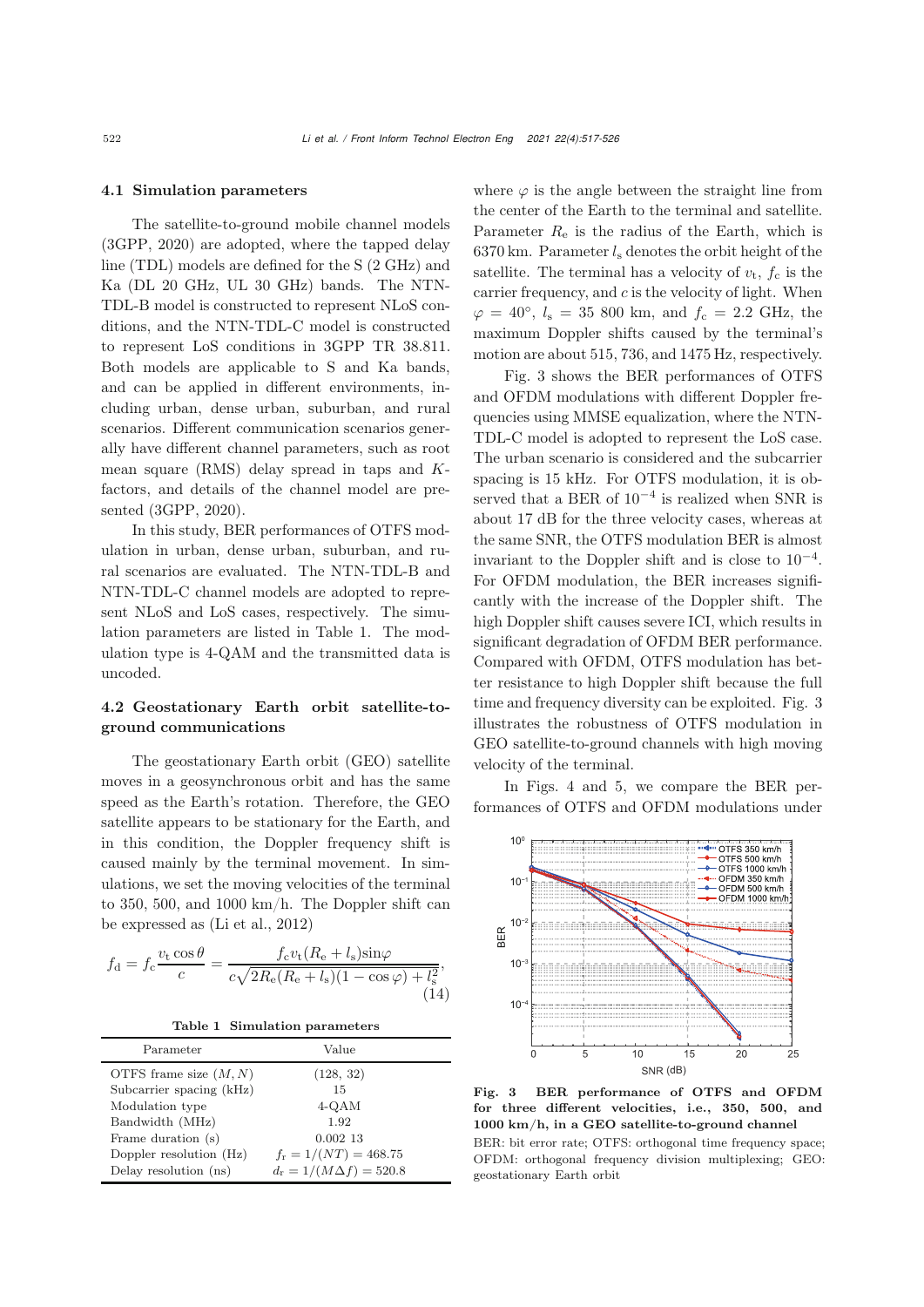four different scenarios (dense urban, urban, suburban, and rural) in LoS and NLoS conditions using MMSE equalization. The NTN-TDL-C and NTN-TDL-B channel models are used to represent the LoS and NLoS cases, respectively. The terminal's velocity is 500 km/h, and the carrier frequency is 2.2 GHz. It is found that for all scenarios, OTFS modulation achieves considerable improvement compared with OFDM because OTFS modulation has better resistance to high Doppler shift; the performance improvement is about 15 dB. In the LoS case, the BER performances of both OTFS and OFDM modulations in the suburban scenario are generally the best. The performances of OTFS modulation in dense urban, urban, and rural scenarios are similar. This is because the K-factor of the channel model used in the suburban scenario is much higher than those in three other scenarios, whereas the dense urban, urban, and rural scenarios generally have similar delay spreads and K-factors in the 3GPP channel model. In the NLoS case, the scenario's impact on the BER is relatively small (Fig. [5\)](#page-6-1), because in the 3GPP channel model, the NLoS channel parameters are generally close to each other for different scenarios, and only the dense urban scenario has a larger RMS delay spread, thus a higher BER (Fig. [5\)](#page-6-1).

In Fig. [6,](#page-6-2) we compare the BER performances of MMSE and MMSE-SD for OTFS modulation. The NTN-TDL-B channel is selected, and the urban scenario is considered. The carrier frequencies are 2.2



<span id="page-6-0"></span>Fig. 4 BER performance of OTFS and OFDM in a GEO satellite-to-ground channel in dense urban, urban, suburban, and rural scenarios, under LoS conditions

BER: bit error rate; OTFS: orthogonal time frequency space; OFDM: orthogonal frequency division multiplexing; GEO: geostationary Earth orbit; LoS: line-of-sight

and 20 GHz, and the terminal's velocity is 500 km/h. The subcarrier spacings are 15 and 60 kHz, corresponding to the carrier frequencies of 2.2 and 20 GHz, respectively. For MMSE equalization, a BER performance of 10−<sup>4</sup> can be obtained at an SNR of 20 dB, whereas for the MMSE-SD algorithm, a BER of  $10^{-4}$ can be obtained when the SNR is about 17.5 dB. This shows that the MMSE-SD algorithm achieves about 2.5 dB gain compared with the MMSE equalizer. This is because the MMSE-SD algorithm detects the symbols one by one. Using successive interference cancellation, the interference from the detected symbols can be eliminated. The above results prove that using the MMSE-SD algorithm can effectively



<span id="page-6-1"></span>Fig. 5 BER performance of OTFS and OFDM in a GEO satellite-to-ground channel in dense urban, urban, suburban, and rural scenarios, under NLoS conditions

BER: bit error rate; OTFS: orthogonal time frequency space; OFDM: orthogonal frequency division multiplexing; GEO: geostationary Earth orbit; NLoS: non-line-of-sight



<span id="page-6-2"></span>Fig. 6 BER performance comparison of MMSE and MMSE-SD in the NLoS condition for OTFS BER: bit error rate; MMSE: minimum mean squared error; MMSE-SD: MMSE with successive detection; NLoS: non-lineof-sight; OTFS: orthogonal time frequency space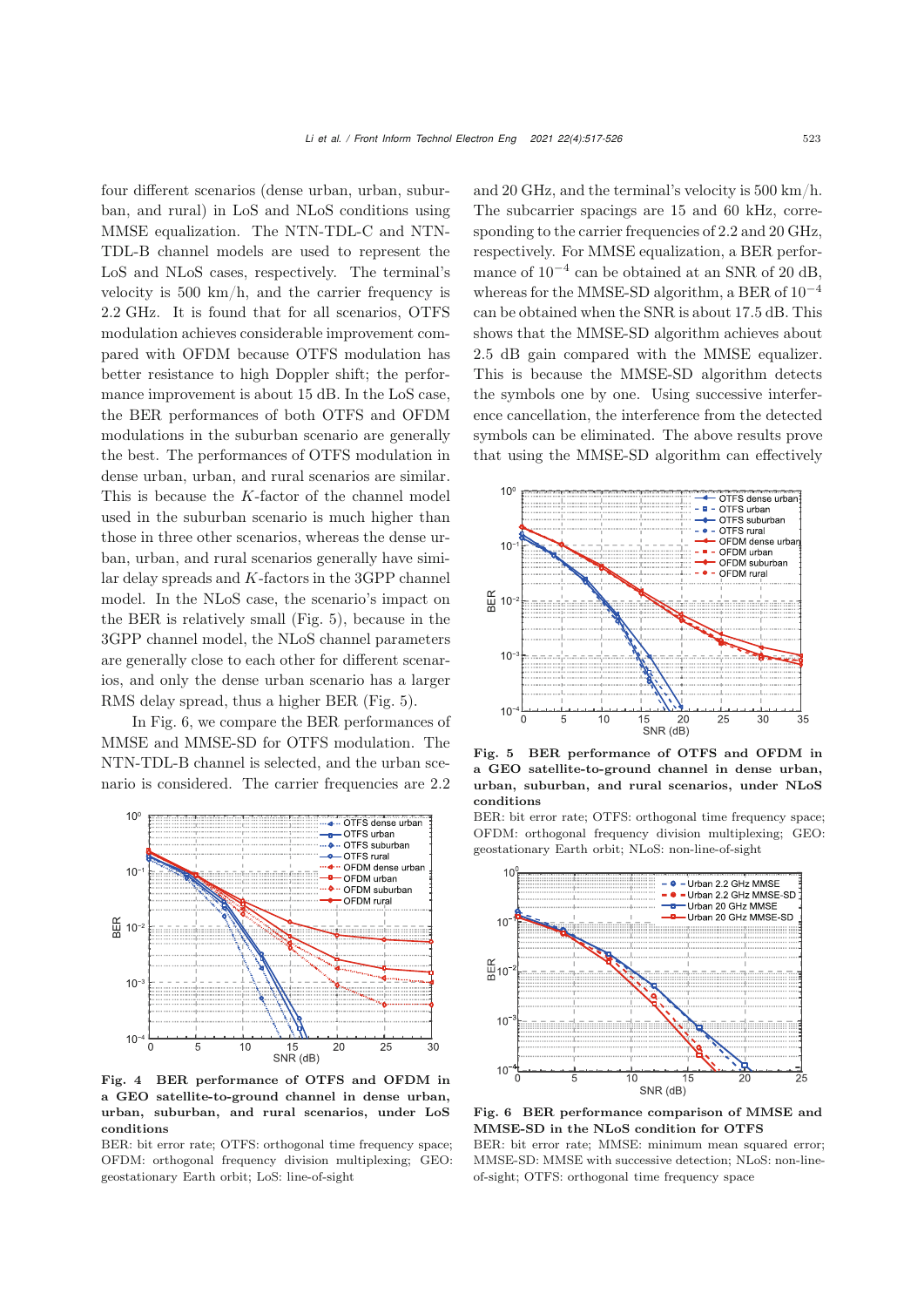improve the BER performance of OTFS modulation in GEO satellite-to-ground mobile communications compared with the MMSE equalizer.

# 4.3 Low Earth orbit satellite-to-ground communications

For a non-GEO satellite, the Doppler effect is caused by the motion of both the satellite and the terminal. When the terminal is not moving, all paths arriving at the satellite exhibit the same Doppler shift because of t[he](#page-9-24) [high](#page-9-24) [altitude](#page-9-24) [of](#page-9-24) [satellite](#page-9-24) [\(](#page-9-24)Papathanassiou et al., [2001\)](#page-9-24). In general, the Doppler shift caused by the motion of satellites can be precompensated for because the motion of satellites follows known paths. The velocity of a low Earth orbit (LEO) satellite at 1500-km altitude is 7.1172 km/s. When the carrier frequencies are 2 and 20 GHz, the maximum Doppler shifts caused by the motion of the satellite are up to 40 and 400 kHz, respectively, and the carrier frequency shift caused by the satellite's movement should be considered [\(3GPP](#page-9-21), [2020\)](#page-9-21). Therefore, the Doppler shift caused by the terminal's motion is expressed as

$$
f_{\rm d} = (f_{\rm d,shift} + f_{\rm c}) \frac{v_t}{c} \cos \alpha \cos \psi, \qquad (15)
$$

where  $v_t$  denotes the terminal's velocity,  $\psi$  is the angle between the direction of the terminal's motion and the projected plane of the satellite, and  $\alpha$  is the satellite's elevation angle. Parameter  $f_{\text{d,shift}}$  denotes the frequency shift caused by the satellite's motion, which can be expressed as [\(3GPP, 2020\)](#page-9-21)

$$
f_{\rm d,shift} = \frac{v_{\rm sat}}{c} \frac{R_{\rm e}}{R_{\rm e} + l_{\rm s}} f_{\rm c} \cos \alpha, \tag{16}
$$

where  $v_{\text{sat}}$  denotes the satellite's velocity.

For an LEO satellite-to-ground channel, the carrier frequencies of 2.2 and 20 GHz and the terminal velocities of 500 and 1000 km/h are considered. When  $l_s = 1500$  km and  $\alpha = 50^{\circ}$ , for a carrier frequency of 2.2 GHz, the maximum Doppler shifts caused by the terminal's motion are 654 and 1310 Hz, corresponding to the velocities of 500 and 1000 km/h, respectively. For a carrier frequency of 20 GHz, the maximum Doppler shifts caused by the terminal's motion are about 5.9 and 11.9 kHz, corresponding to the velocities of 500 and 1000 km/h, respectively.

Figs. [7](#page-7-0) and [8](#page-7-1) show the performances of OTFS and OFDM modulations in the dense urban, urban,

suburban, and rural scenarios. The NTN-TDL-B and NTN-TDL-C channel models are used to represent the NLoS and LoS cases, respectively. The subcarrier spacing is 60 kHz, the terminal's velocity is 500 km/h, and the carrier frequency is 20 GHz. In the LoS conditions, OTFS modulation achieves a BER of  $10^{-4}$  when SNR is about 16 dB in all scenarios. In the NLoS case, OTFS modulation achieves a BER of 10−<sup>4</sup> at an SNR of 21 dB. It is shown that the performance gap between OTFS and OFDM modulations in NLoS conditions is larger than that in LoS conditions. In NLoS conditions, the main difference



<span id="page-7-0"></span>Fig. 7 BER performance of OTFS and OFDM in an LEO satellite-to-ground channel in dense urban, urban, suburban, and rural scenarios, under LoS conditions

BER: bit error rate; OTFS: orthogonal time frequency space; OFDM: orthogonal frequency division multiplexing; LEO: low Earth orbit; LoS: line-of-sight



<span id="page-7-1"></span>Fig. 8 BER performance of OTFS and OFDM in an LEO satellite-to-ground channel in dense urban, urban, suburban, and rural scenarios, under NLoS conditions

BER: bit error rate; OTFS: orthogonal time frequency space; OFDM: orthogonal frequency division multiplexing; LEO: low Earth orbit; NLoS: non-line-of-sight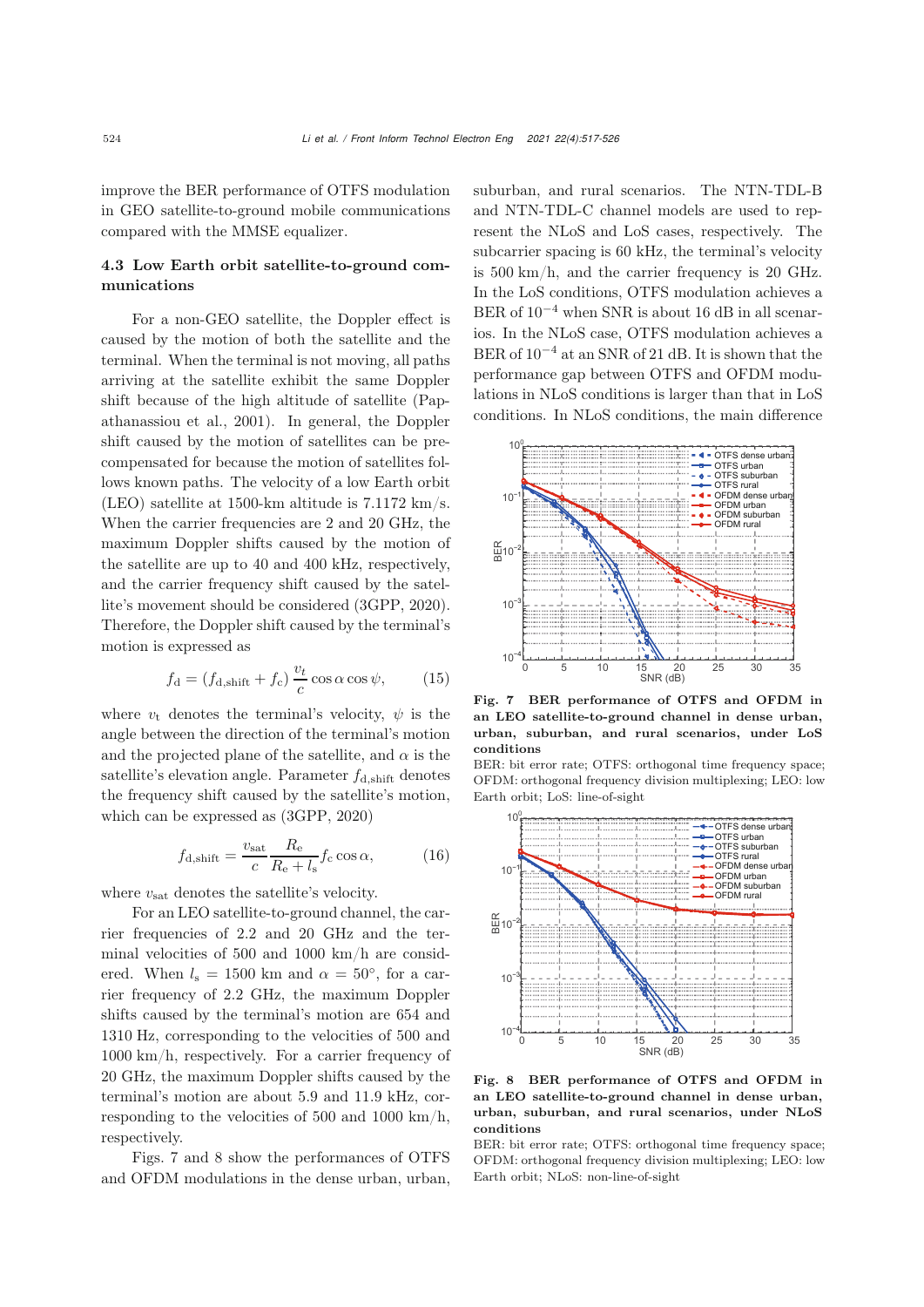in the channel model for the four scenarios is RMS delay spread. Because OTFS modulation can achieve full diversity in the delay domain, its performances are similar in all four scenarios. OFDM can also achieve full diversity in the delay domain when the subcarrier number  $M$  is sufficiently large. Therefore, scenarios do not significantly affect the performances of OTFS and OFDM modulations in the NLoS case.

In Figs. [9](#page-8-0) and [10,](#page-8-1) the BER performances with MMSE-SD and MMSE for different velocities and carrier frequencies are presented. The NTN-TDL-B model is used, and the dense urban scenario is considered. The subcarrier spacings are 15 and 60 kHz for 2.2 and 20 GHz, respectively, and the terminal has velocities of 500 and 1000 km/h. For different terminal velocities and carrier frequencies, MMSE-SD achieves about 2.3-dB gain compared with MMSE, at a BER of  $10^{-4}$ . Using symbol cancellation, interference caused by the detected symbols can be subtracted from the received signal *y*, resulting in less interference in the received signal. The results demonstrate better performance for MMSE-SD compared with MMSE in LEO satellite-to-ground communications with high mobility.

# 5 Conclusions

In this study, we have investigated the performances of OTFS modulation in GEO and LEO satellite-to-ground channels at sub-6-GHz and millimeter-wave bands with high mobility, and the MMSE-SD algorithm has been adopted to improve the BER performance. Using the 3GPP NTN-TDL channel models, we have compared the BER performances of OTFS modulation in various scenarios, under LoS and NLoS conditions. Because OTFS modulation can achieve full diversity in the delay-Doppler domain, we found that OTFS modulation performs better than OFDM in satellite-to-ground high-mobility communications, and that different terminal velocities do not have a significant impact on OTFS BER performance. The results showed that different scenarios do not have a significant impact on the BER performance of OTFS modulation in NLoS conditions, and that the MMSE-SD algorithm can achieve at least 2.3-dB gain compared with MMSE. The results also showed the feasibility of applying OTFS modulation in satellite-to-ground communications with high mobility.



<span id="page-8-0"></span>Fig. 9 BER performance of MMSE-SD and MMSE at the carrier frequency of 2.2 GHz in a dense urban scenario

BER: bit error rate; MMSE: minimum mean squared error; MMSE-SD: MMSE with successive detection



<span id="page-8-1"></span>Fig. 10 BER performance of MMSE-SD and MMSE at the carrier frequency of 20 GHz in a dense urban scenario

BER: bit error rate; MMSE: minimum mean squared error; MMSE-SD: MMSE with successive detection

## Contributors

Tianshi LI, Ruisi HE, and Haoxiang ZHANG designed the research. Tianshi LI, Bo AI, and Mi YANG designed the signal processing algorithm. Tianshi LI, Ruisi HE, and Haoxiang ZHANG conducted the simulations and drafted the manuscript. Zhangdui ZHONG helped organize the manuscript. Zhangdui ZHONG and Haoxiang ZHANG improved the simulations. Tianshi LI and Ruisi HE revised and finalized the paper.

## Compliance with ethics guidelines

Tianshi LI, Ruisi HE, Bo AI, Mi YANG, Zhangdui ZHONG, and Haoxiang ZHANG declare that they have no conflict of interest.